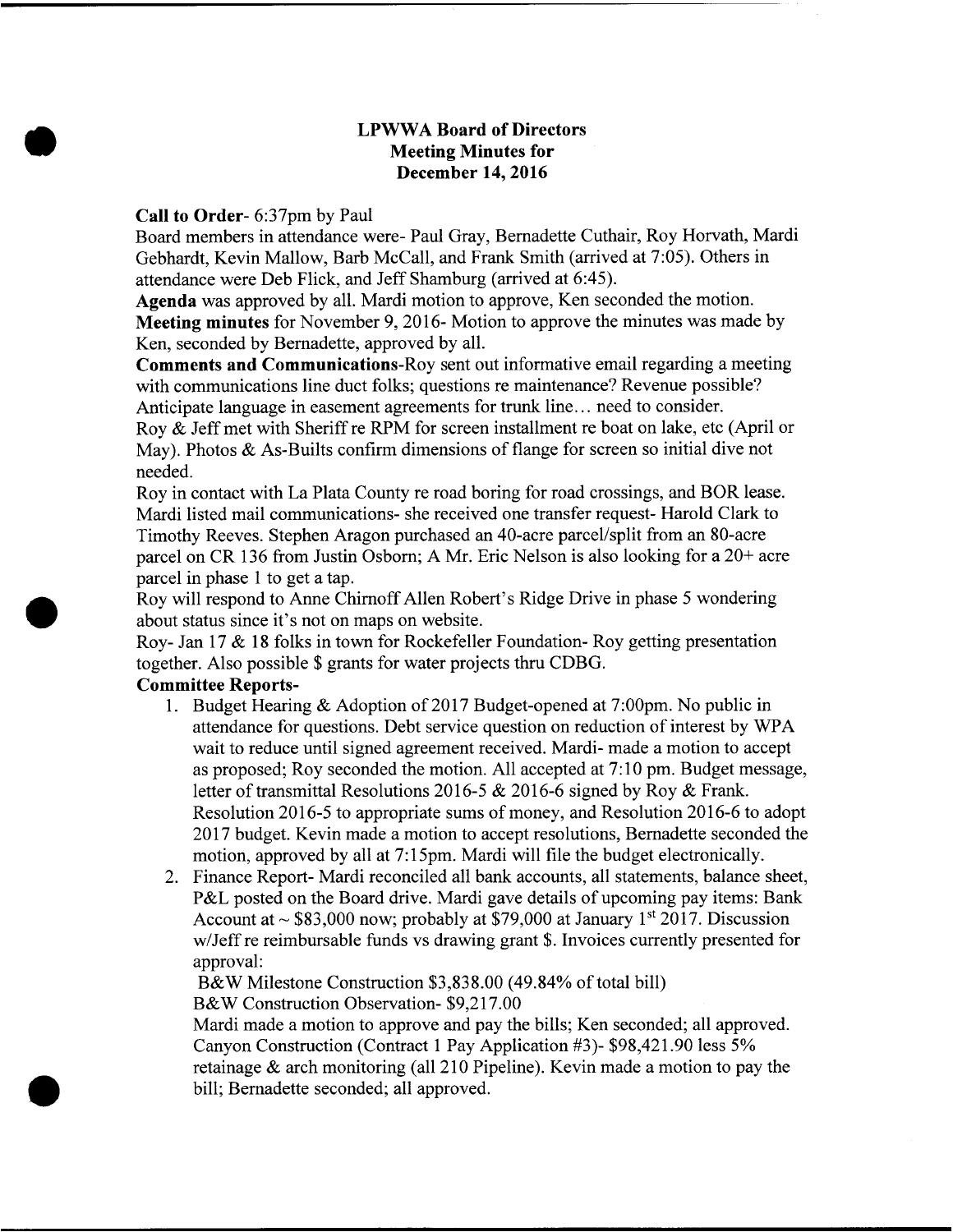Colorado Special District Insurance \$2,042.10. Ken made a motion to approve; Roy seconded; all approved. Durango Herald (notice of budget 2017) \$171.38 Mardi made <sup>a</sup> motion to pay the bill, Kevin seconded the motion which was approved. Colorado Water & Land Law- services from 11-2-2016 to 11-29-20l6- \$1172.50 Mardi made a motion to approve, second by Bemadette, and approved. Barb McCall sign paint reimbursement \$26.14 Mardi made a motion to approve, Roy seconded, all approved. SDA membership ~\$276 Roy made a motion to approve, Kevin seconded, all

approved.

- 3. Legal- Kevin reported the committee is working on the operating agreement w/ Charlie- funding for ops is where it is held up and excess capacity issue- need escrow for maintenance. Per Roy conversation with Peter Ortego need to revisit spreadsheet that Charlie prepared i.e. funding when both entities are using water etc. May proceed to first meeting  $w/O&M$  group to parlay into operating agreement, Need to assign board member for OM&R committee member.
- 4. Phase 0- Design Engineering-Kevin-Two payments required 2017 & 2018; Mardi needs our permission to send contract back to CWPA this week-ok to proceed. Hitting Rock substantial, may need to blast ok in last 900' w/NEPA requirement. Conjecture on using ROW to support construction efforts as well as reuse of excavated rock as bedding if crushed. Trench excavation being monitored. Final cost of EA per Jeff is \$47,000; less than projected. Savings can be used for construction. Question to increase size of transformer? LPEA costs appear to be on budget; pay app forthcoming. Weekly & daily inspection reports available from Jeff. Jeff to reevaluate Phase 0 budget to reflect cost reduction.
- 5. Phase 1 Design & Engineering-Jeff EA/PER everything as planned & on schedule. Keith Fox w/ Ecosphere is no longer there- they are still on track timewise. Section 106 notifications went out-feedback came from Hopi Tribe re "abandoned" site terminology. Request for consult is conditional- USDA will clarify deadline approaching at end of year-meeting w/ SWCA tomorrow. Duane w/ USDA called Jeff needed a FONSI in two days to satisfy funding that he came across. USDA communications are promising. Easement letters being finalized.-lists created for 4 groups ready tomorrow. Need scope of services defined for special projects.
- 6. PR/Marketing/Ken Goal to get out an update w/easement letter-holdup is fibe optic line, etc. May not behoove us to work on fiber optics. Info going out to 4 separate groups will be different for optimal signups, acquisitions, etc.
- 7. None
- See comments and communications
- 9. None
- 10. Task timeline status- Ken task lists for committee chairs-Ken discussed the use of our tasks as agenda items. He suggested each committee submit before the board meeting short statement of accomplishments for each subtask Identified from previous board meeting. Also provide subtasks to be accomplished by the next board meeting. These would be the tasks that drive the next board